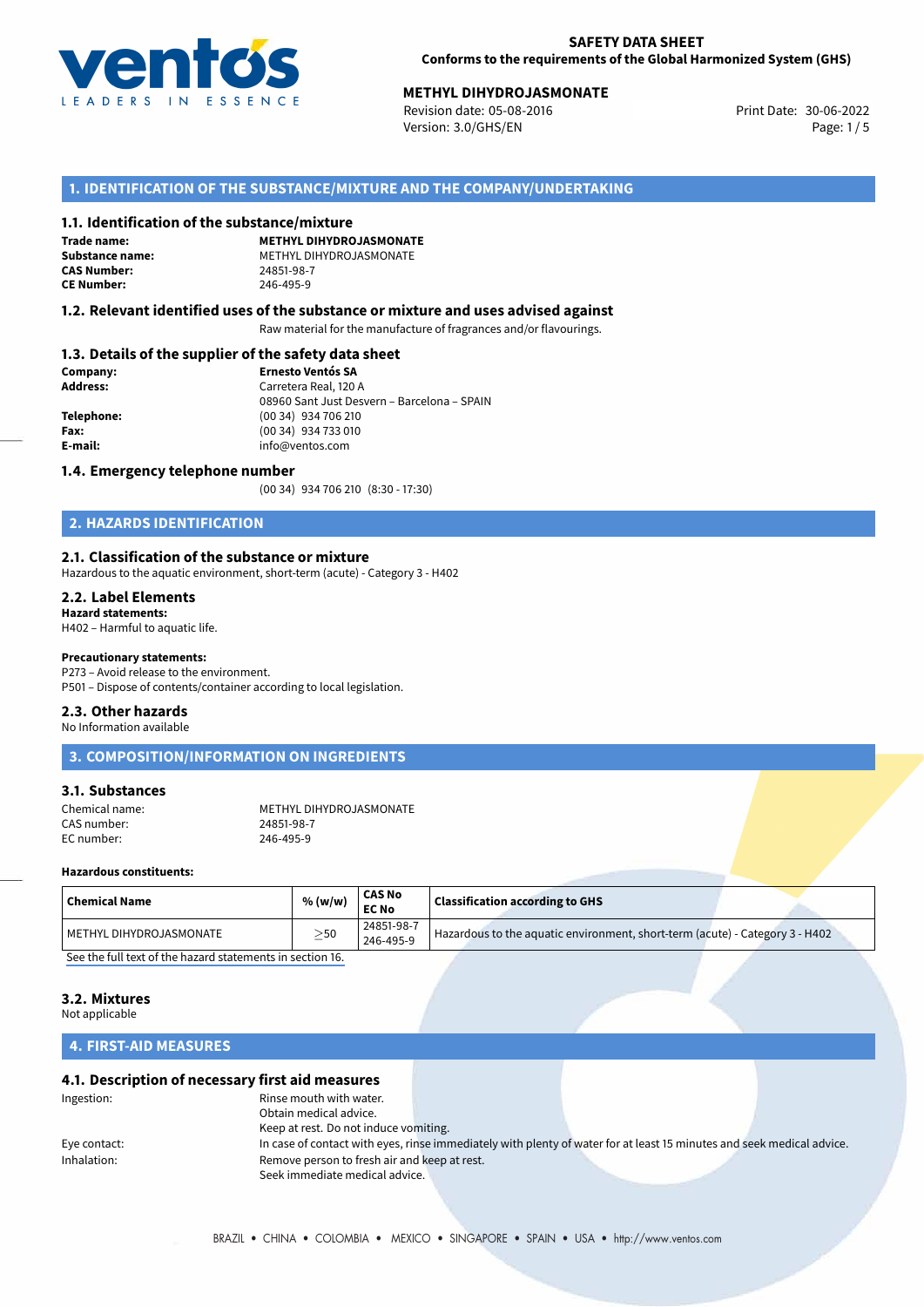

# **METHYL DIHYDROJASMONATE**<br>30-06-2022 Revision date: 05-08-2016

Revision date: 05-08-2016 Version: 3.0/GHS/EN Page: 2 / 5

Skin contact: Take off immediately all contaminated clothing. Thoroughly wash affected skin with soap and water. Seek medical attention if symptoms persist.

# **4.2. Most important symptoms and effects, both acute and delayed**

No information available.

# **4.3. Indication of any immediate medical attention and special treatment needed**

No information available.

# **5. FIRE-FIGHTING MEASURES**

# **5.1. Extinguishing Media**

Water spray, carbon dioxide, dry chemical powder or appropriate foam. For safety reasons do not use full water jet.

# **5.2. Special hazards arising from the substance or mixture**

Known or Anticipated Hazardous Products of Combustion: Emits toxic fumes under fire conditions.

# **5.3. Advice for firefighters**

High temperatures can lead to high pressures inside closed containers. Avoid inhalation of vapors that are created. Use appropriate respiratory protection. Do not allow spillage of fire to be poured into drains or watercourses. Wear self-contained breathing apparatus and protective clothing.

# **6. ACCIDENTAL RELEASE MEASURES**

### **6.1. Personal precautions, protective equipment and emergency procedures**

Evacuate surronding areas. Ensure adequate ventilation. Keep unnecessary and unprotected personnel from entering. Do not breathe vapor/spray. Avoid contact with skin and eyes. Information regarding personal protective measures: see section 8.

### **6.2. Environmental precautions**

To avoid possible contamination of the environment, do not discharge into any drains, surface waters or groundwaters.

### **6.3. Methods and materials for containment and cleaning up**

Cover with an inert, inorganic, non-combustible absorbent material (e.g. dry-lime, sand, soda ash). Place in covered containers using non-sparking tools and transport outdoors. Avoid open flames or sources of ignition (e.g. pilot lights on gas hot water heater). Ventilate area and wash spill site after material pickup is complete.

# **6.4. Reference to other sections**

Information regarding exposure controls, personal protection and disposal considerations can be found in sections 8 and 13.

# **7. HANDLING AND STORAGE**

# **7.1. Precautions for safe handling**

Do not store or handle this material near food or drinking water. Do not smoke. Avoid contact with the eyes, skin and clothing. Wear protective clothing and use glasses. Observe the rules of safety and hygiene at work. Keep in the original container or an alternative made from a compatible material.

# **7.2. Conditions for safe storage, including any incompatibilities**

Store in tightly closed and preferably full containers in a cool, dry and ventilated area, protected from light. Keep away from sources of ignition (e.g. hot surfaces, sparks, flame and static discharges). Keep away from incompatible materials (see section 10).

# **7.3. Specific end use(s)**

No information available.

# **8. EXPOSURE CONTROLS AND PERSONAL PROTECTION**

# **8.1. Control parameters**

Components with occupational exposure limits: None known.

# **8.2. Exposure controls**

Measures should be taken to prevent materials from being splashed into the body. Provide adequate ventilation, according to the conditions of use. Use a mechanical exhaust if required.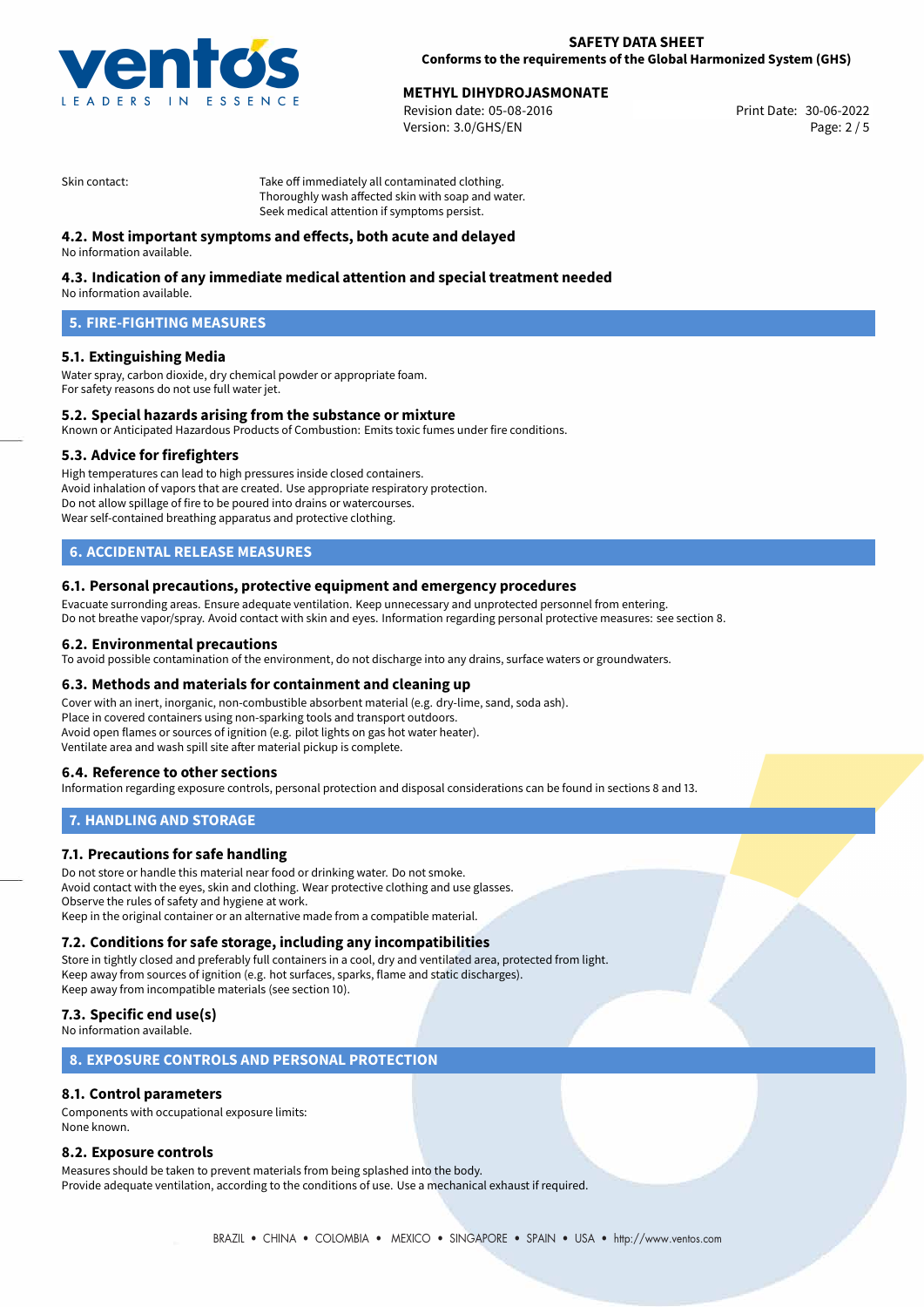

# **METHYL DIHYDROJASMONATE**<br>30-06-2022 Revision date: 05-08-2016

Revision date: 05-08-2016 Version: 3.0/GHS/EN Page: 3 / 5

# **8.3. Individual protection measures, such as personal protective equipment**

Eye/Face protection: Chemical safety goggles are recommended. Wash contaminated goggles before reuse. Chemical-resistant gloves are recommended. Wash contaminated gloves before reuse. Body protection: Personal protective equipment for the body should be selected based on the task being performed and the risks involved. Respiratory Protection: In case of insufficient ventilation, use suitable respiratory equipment. Environmental exposure controls: Emissions from ventilation or process equipment should be checked to ensure they comply with environmental protection legislation. In some cases, filters or engineering modifications to the process equipment will be necessary to reduce emissions to acceptable levels.

# **9. PHYSICAL AND CHEMICAL PROPERTIES**

### **9.1. Information on basic physical and chemical properties**

| Appearance:                            | Liquid                         |
|----------------------------------------|--------------------------------|
| Colour:                                | Conforms to standard           |
| Odour:                                 | Conforms to standard           |
| Odour theshold:                        | Not determined                 |
| pH:                                    | Not determined                 |
| Melting point/freezing point:          | Not determined                 |
| Boling point/boiling range:            | > 300                          |
| Flash point:                           | 160 °C                         |
| Evaporation rate:                      | Not determined                 |
| Flammability:                          | Not determined                 |
| Lower flammability/Explosive limit:    | Not determined                 |
| Upper flammability/Explosive limit:    | Not determined                 |
| Vapour pressure:                       | <0,001 mm Hg (20°C);2,5 (97°C) |
| Vapour Density:                        | Not determined                 |
| Density:                               | $0,996-1,006$ g/mL (20°C)      |
| Relative density:                      | $0,996 - 1,006$ (20°C)         |
| Water solubility:                      | <b>INSOLUBLE IN WATER</b>      |
| Solubility in other solvents:          | Not determined                 |
| Partition coefficient n-octanol/water: | Not determined                 |
| Auto-ignition temperature:             | Not determined                 |
| Decomposition temperature:             | Not determined                 |
| Viscosity, dynamic:                    | Not determined                 |
| Viscosity, kinematic:                  | Not determined                 |
| Explosive properties:                  | Not determined                 |
| Oxidising properties:                  | Not determined                 |

# **10. STABILITY AND REACTIVITY**

### **10.1. Reactivity**

No hazardous reactions if stored and handled as prescribed/indicated.

# **10.2. Chemical stability**

The product is stable if stored and handled as prescribed/indicated.

#### **10.3. Possibility of hazardous reactions**

No hazardous reactions if stored and handled as prescribed/indicated.

#### **10.4. Conditions to Avoid**

Conditions to Avoid: Excessive heat, flame or other ignition sources.

### **10.5. Incompatible materials**

Avoid contact with strong acids and bases and oxidizing agents.

### **10.6. Hazardous decomposition products**

During combustion may form carbon monoxide and unidentified organic compounds.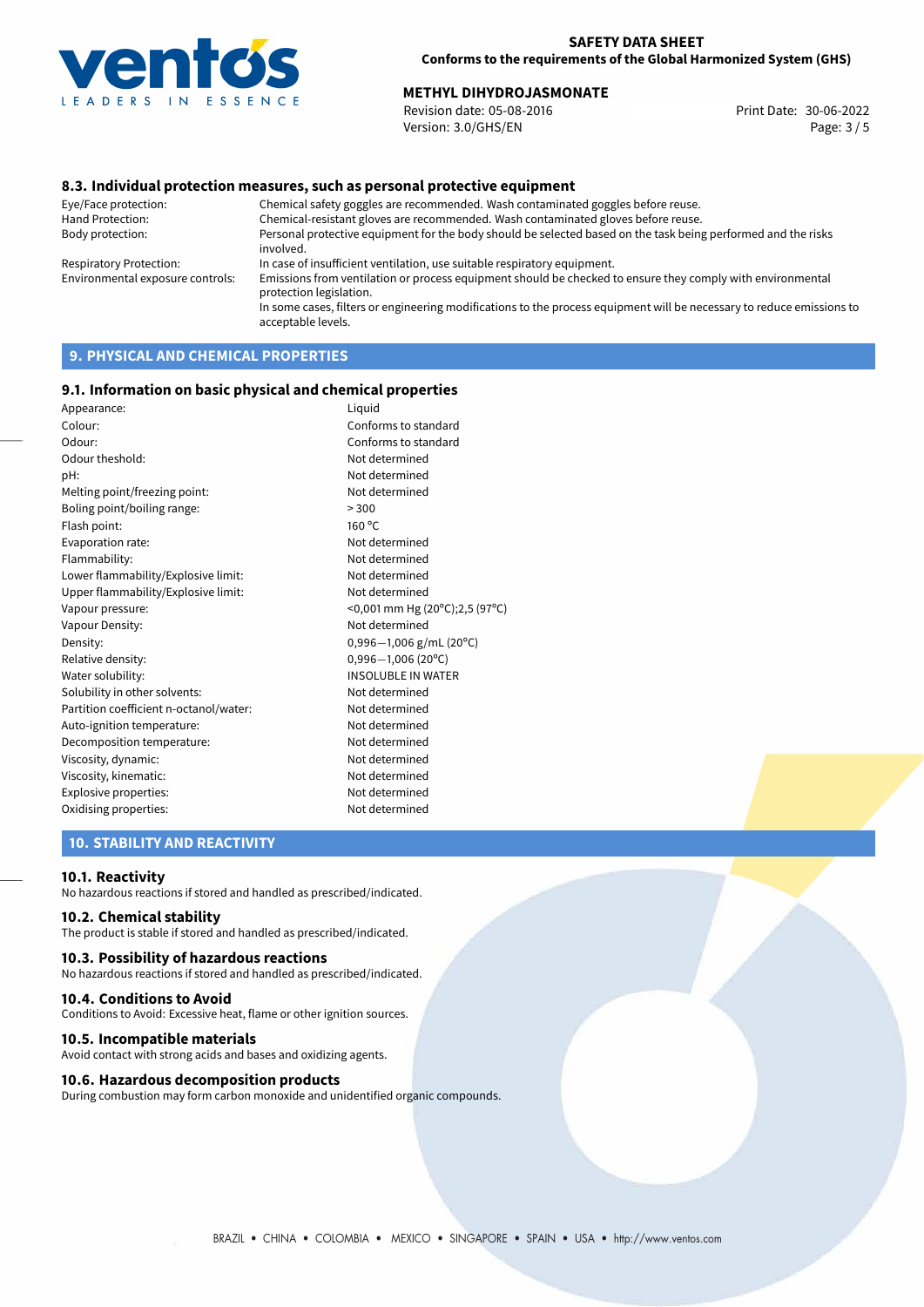

# **SAFETY DATA SHEET Conforms to the requirements of the Global Harmonized System (GHS)**

# **METHYL DIHYDROJASMONATE**<br>30-06-2022 Revision date: 05-08-2016

Revision date: 05-08-2016 Version: 3.0/GHS/EN Page: 4 / 5

# **11. TOXICOLOGICAL INFORMATION**

| Based on the data available, the criteria for classification are not met. |
|---------------------------------------------------------------------------|
| Based on the data available, the criteria for classification are not met. |
| Based on the data available, the criteria for classification are not met. |
| Based on the data available, the criteria for classification are not met. |
| Based on the data available, the criteria for classification are not met. |
| Based on the data available, the criteria for classification are not met. |
| Based on the data available, the criteria for classification are not met. |
| Based on the data available, the criteria for classification are not met. |
| Based on the data available, the criteria for classification are not met. |
| Based on the data available, the criteria for classification are not met. |
|                                                                           |

# **12. ECOLOGICAL INFORMATION**

### **12.1. Toxicity**

**Assessment:** Harmful to aquatic life. **Experimental/calculated data:** No information available.

# **12.2. Degradability**

No information available.

# **12.3. Bioaccumulative potential**

No information available.

# **12.4. Soil mobility**

No information available.

# **12.5. Other adverse effects**

See also sections 6, 7, 13 and 15 Do not allow to get into waste water or waterways.

# **13. DISPOSAL CONSIDERATIONS**

# **13.1. Waste treatment methods**

Dispose of in accordance with national and local environmental regulations.

# **14. TRANSPORT INFORMATION**

|                                  | <b>ADR/RID/ADN</b>                | <b>IMDG</b>                       | <b>IATA-ICAO</b>                  |
|----------------------------------|-----------------------------------|-----------------------------------|-----------------------------------|
| 14.1. UN Number                  | Not classified as hazardous goods | Not classified as hazardous goods | Not classified as hazardous goods |
| 14.2. UN Proper Shipping Name    | Not applicable                    | Not applicable                    | Not applicable                    |
| 14.3. Transport Hazard Class(es) | Not applicable                    | Not applicable                    | Not applicable                    |
| 14.4. Packing Group              | Not applicable                    | Not applicable                    | Not applicable                    |
| 14.5. Environmental hazards      | No                                | <b>No</b>                         | <b>No</b>                         |
| <b>Additional information</b>    |                                   |                                   |                                   |

# **14.6 Special precautions for user**

None known

# **14.7. Transport in bulk according to Annex II of MARPOL 73/78 and the IBC Code**

No information available

# **15. REGULATORY INFORMATION**

# **15.1. Safety, health and environmental regulations/legislation specific for the substance or mixture**

No information available

# **16. OTHER INFORMATION**

**Full text of the R-phrases, hazard statements and precautionary statements mentioned in section 3:** H402 – Harmful to aquatic life.